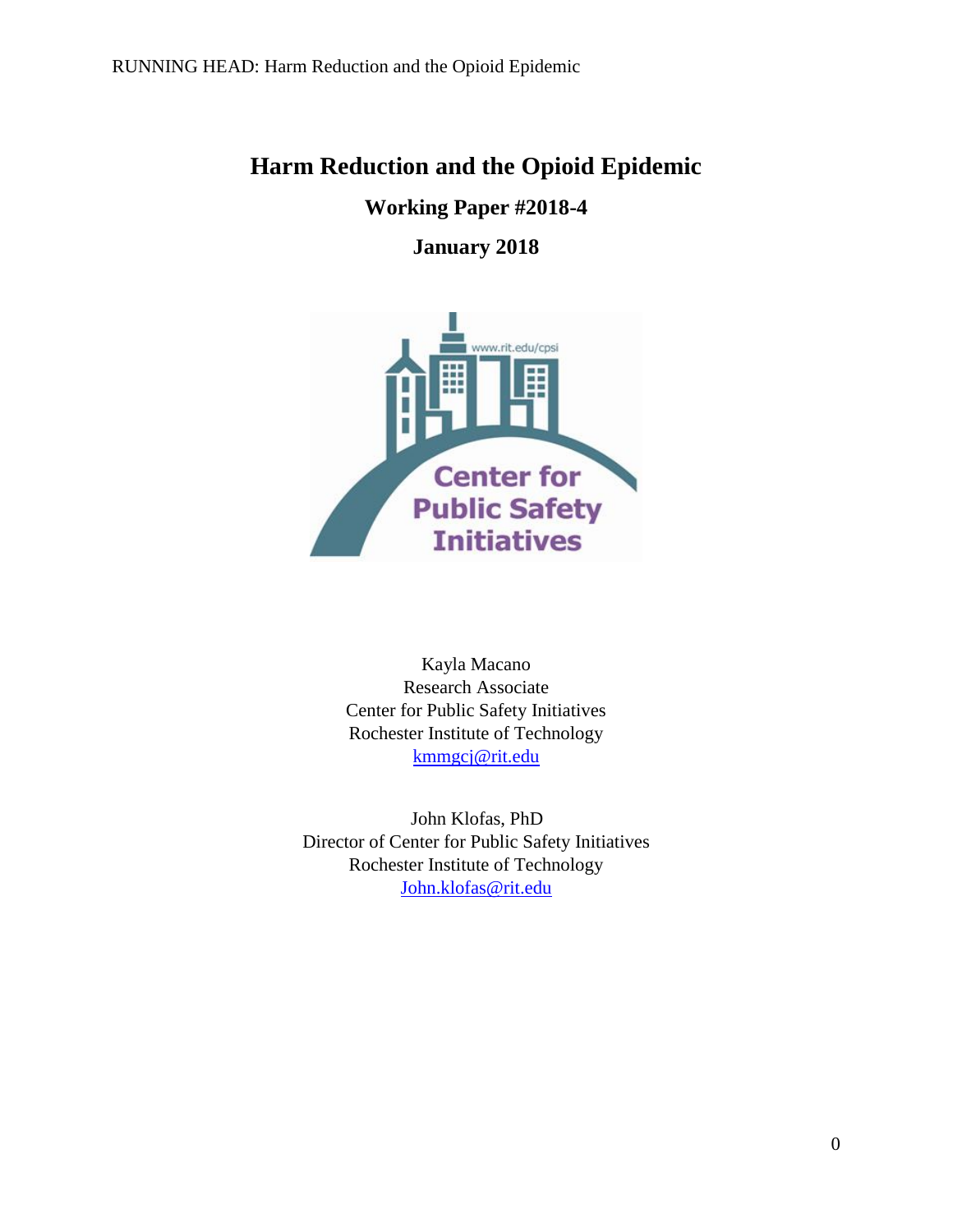## **Introduction**

Harm reduction means to lessen pain or consequences of an action and, in many instances, to improve quality of life. Harm reduction approaches can be applied to many different public health situations, such as drugs, sex, HIV transmission, and many daily activities. This paper will discuss the origins and history of harm reduction ideals, a description of its basic principles, and examples of how these can be applied to the opioid epidemic. Abstinence may not be attractive or attainable for many addicts, and that is where harm reduction concepts may be useful.

#### **Developing a Concept**

"Bentham and Mill both attacked social traditions that were justified by appeals to natural order. The correct appeal is to utility itself. Traditions often turned out to be 'relics' of 'barbarous' times, and appeals to nature as a form of justification were just ways to try to rationalize continued deference to those relics." (Driver, 2014).

#### **The Harm Principle**

In his piece "On Liberty", John Stuart Mill discusses liberty and the utilitarianism approach to inform law and social policy. This underlies various arguments by Mill in favor of free speech and women's suffrage (Driver, 2014). Utilitarianism is the view that actions which are morally right will produce the most good. This translates to the harm principle in that choosing the morally right actions and putting them into play will support the greater good.

"That principle is, that the sole end for which mankind are warranted, individually or collectively in interfering with the liberty of action of any of their number, is self-protection. That the only purpose for which power can be rightfully exercised over any member of a civilized community, against his will, is to prevent harm to others." (Mill, 1860, p. 5).

The idea of utilitarianism, coupled with the harm principle, poses the issue of considering oneself versus society, or the greater good (Driver, 2014). "To justify that, the conduct from which it is desired to deter him must be calculated to produce evil to someone else. The only part of the conduct of any one, for which he is amenable to society, is that which concerns others." (Mill, 1860, p. 6). To some people, drug use is only a harm or danger to the individual abusing the substances. However, issues that arise and demonstrate how drug abuse is a detriment to society include used needles on the ground, witnessing drug sales and use, overdoses, and potential violence from drug sales.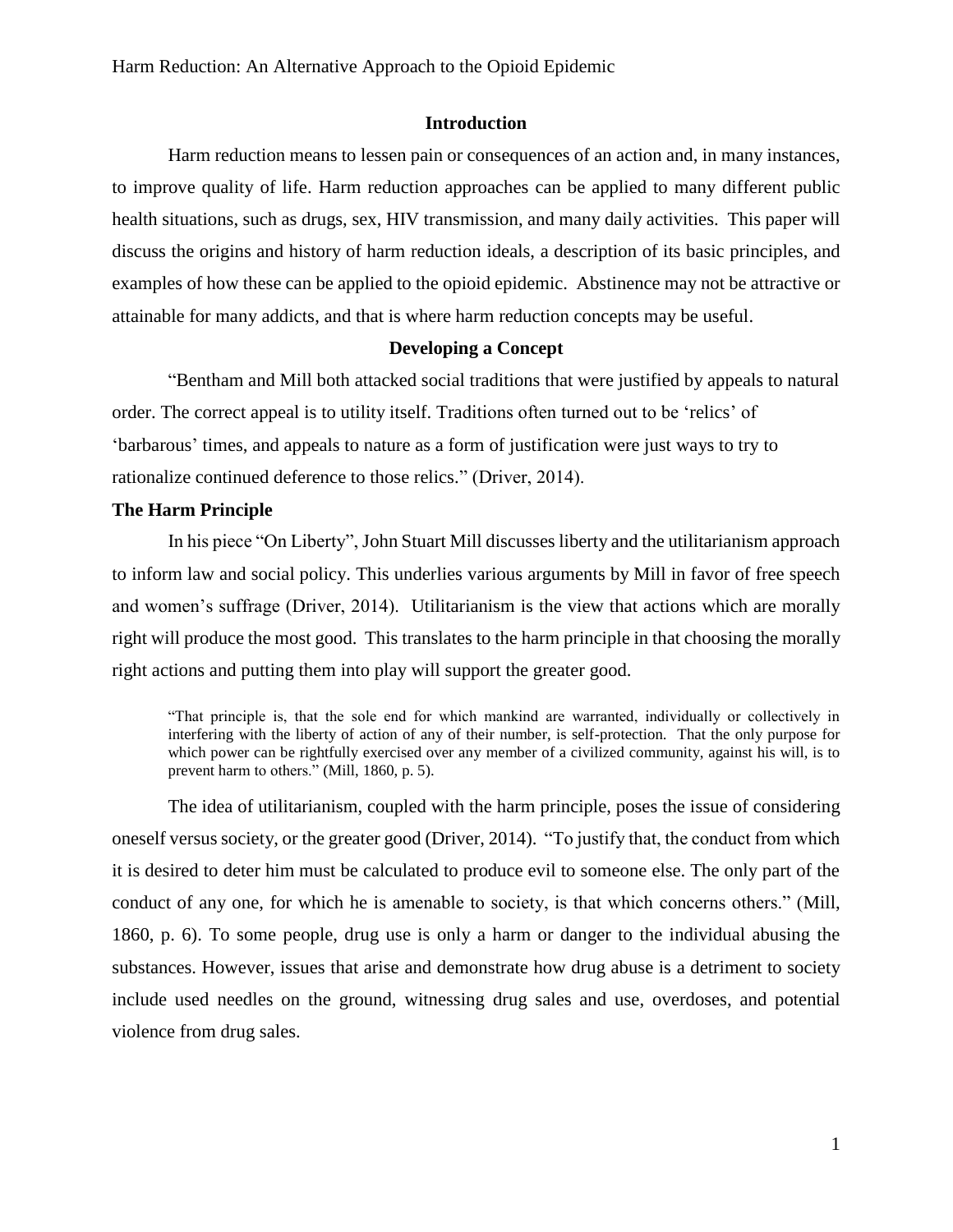#### **The War on Drugs**

Declared by Nixon in 1971, the War on Drugs was responsible for several tactics, policies and programs that were implemented to fight against the presence and use of drugs in the United States (Levinthal, 2012). For example, the Comprehensive Drug Abuse Prevention and Control Act [1970] established five different schedules of drugs based on their medical uses, dependence and abuse potentials. This Act, also known as the Controlled Substance Act, placed drugs like marijuana and heroin under Schedule I (no medical benefits, high risk of abuse/dependence), and drugs like Xanax and Valium under Schedule IV drugs (lower abuse potential, low risk of dependence). Schedule V drugs include many OTC medications, such as cough suppressants, with high medical use and low risk of dependence and abuse (DEA.gov).

Levinthal (2012) describes other programs and initiatives that began after the declaration of a 'War on Drugs' aimed to reduce supplies at home and overseas entering the U.S. (interdiction and eradication), and financing treatment programs. Inpatient detoxification, therapeutic communities, and methadone maintenance were among the programs implemented, and seemed to be successful at the end of Nixon's term (Levinthal, 2012). However, when Ford took office, with lower numbers of drug abuse and overdose, the focus shifted and the problem began to rise again (Levinthal, 2012).

## **Anti-Drug Abuse Act**

MacMaster (2004) describes the Anti-Drug Abuse Act of 1988, and how it translates to harm reduction approaches. The Anti-Drug Abuse Act declared all non-medical drug use as illegal. This pushed fines and imprisonment, but claimed that anyone seeking abstinence would have help available. This Act aimed for complete abstinence from drug use, and became the tagline, "a drug-free America" (MacMaster, 2004). However, this did not seem to be a realistic goal for many, as abstinence may not be attractive to all drug users, and each individual has a unique journey to sobriety. MacMaster (2004) describes the recovery process as several stages, and that harm reduction approaches will focus on a single stage to make abstinence seem more attractive, as well as accelerate motivation and the potential of a continuous process.

# **Description of the Literature**

Harm reduction is a more complex approach than many think; the following research presents several principles that can influence policies and programs. Marlatt (1996) presents four components of harm reduction, while Rhodes (2009) discusses the concept of 'risk environment'.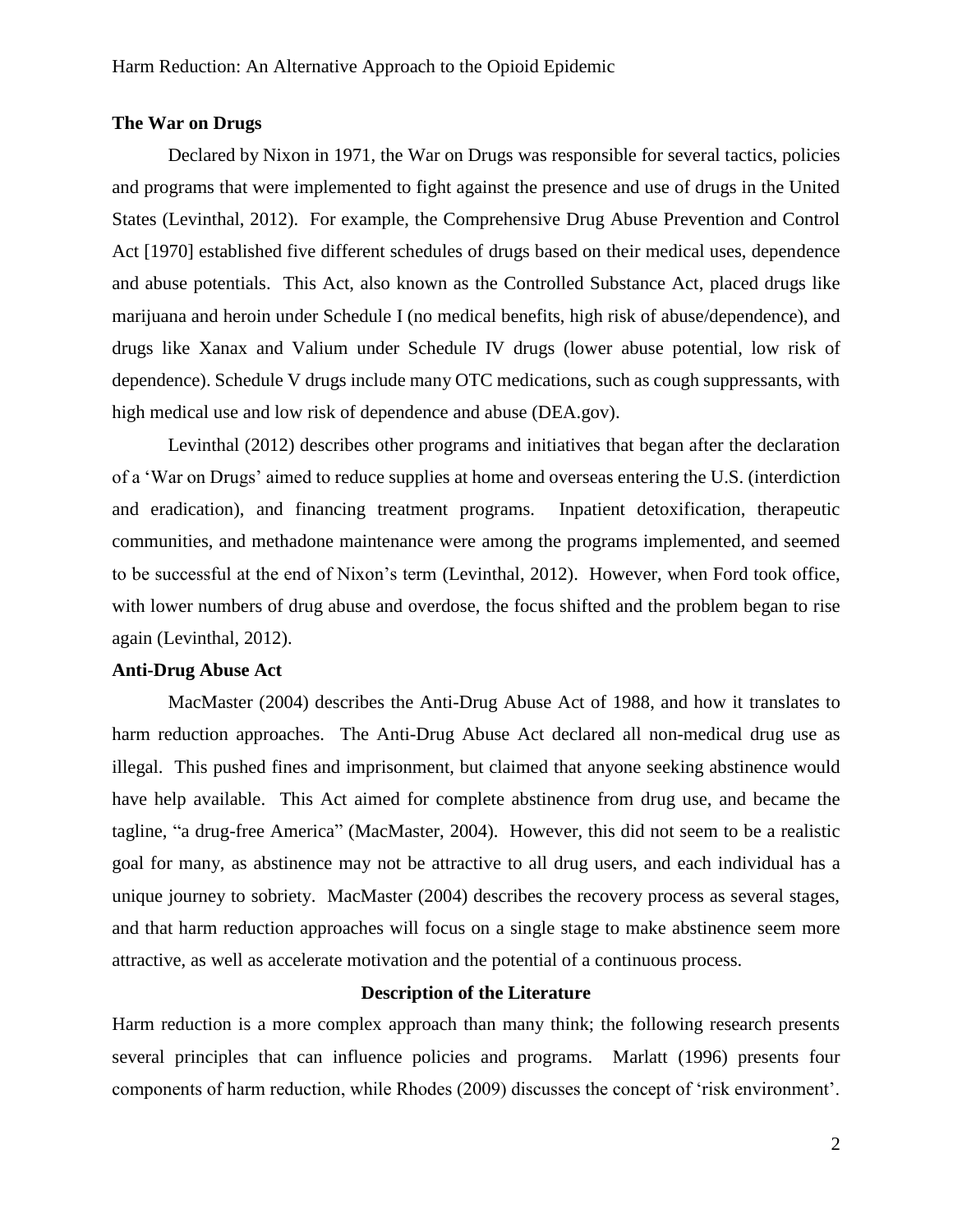## **Central Assumptions, Principles and Values (Marlatt, 1996)**

1. Harm reduction is a public health alternative to the moral/criminal and disease models of drug use and addiction.

Many potential solutions are derived from the idea that addiction is a disease and users need help [disease model], or that drug use is immoral and deserves punishment [moral model]. Harm reduction will offer an alternative to both models; shifting focus from the use of drugs to the consequences of drug use and abuse and offers practical solutions with measurable outcomes.

2. Harm reduction recognizes abstinence as an ideal outcome, but accepts alternatives that reduce harm.

Both the moral and disease models focus on abstinence; harm reduction focuses on decreasing the harms associated with drug addiction. Harm reduction is not a zero-tolerance idea, and approaches sobriety as a step-down approach; this can be applied to both legal and illegal drugs (e.g., nicotine, heroin, cocaine, alcohol).

3. Harm reduction has emerged primarily as a 'bottom up' approach based on addict advocacy, rather than a 'top-down' policy.

Addict advocacy is an important focus of harm reduction, and focuses on the individuals' needs and wants. A harm reduction approach contends that top-down practices and policies minimize choice for those in recovery, ultimately having a reduced effect.

4. Harm reduction promotes low-threshold access to services as an alternative to traditional high-threshold approaches.

Reducing barriers makes it easier for people to engage with programs, as well as reducing the stigma around drug use and addiction. Rather than focusing on the illegal nature of the behavior, harm reduction focuses on the harms to the individual and society, and increases access to services.

## **Risk environment**

Risk environment is defined as "the space – whether social or physical – in which a variety of factors interact to increase the chances of harm occurring" (Rhodes, 2009, p. 193). Risk environment factors can be psychological, social or economic; by focusing on these, treatment programs can find ways to work around and overcome various factors and bring more success. The intensity of risk environment can be calculated by the type of environment a drug user is exposed to, and the level of influence of that environment (e.g., prominence of dealers, friends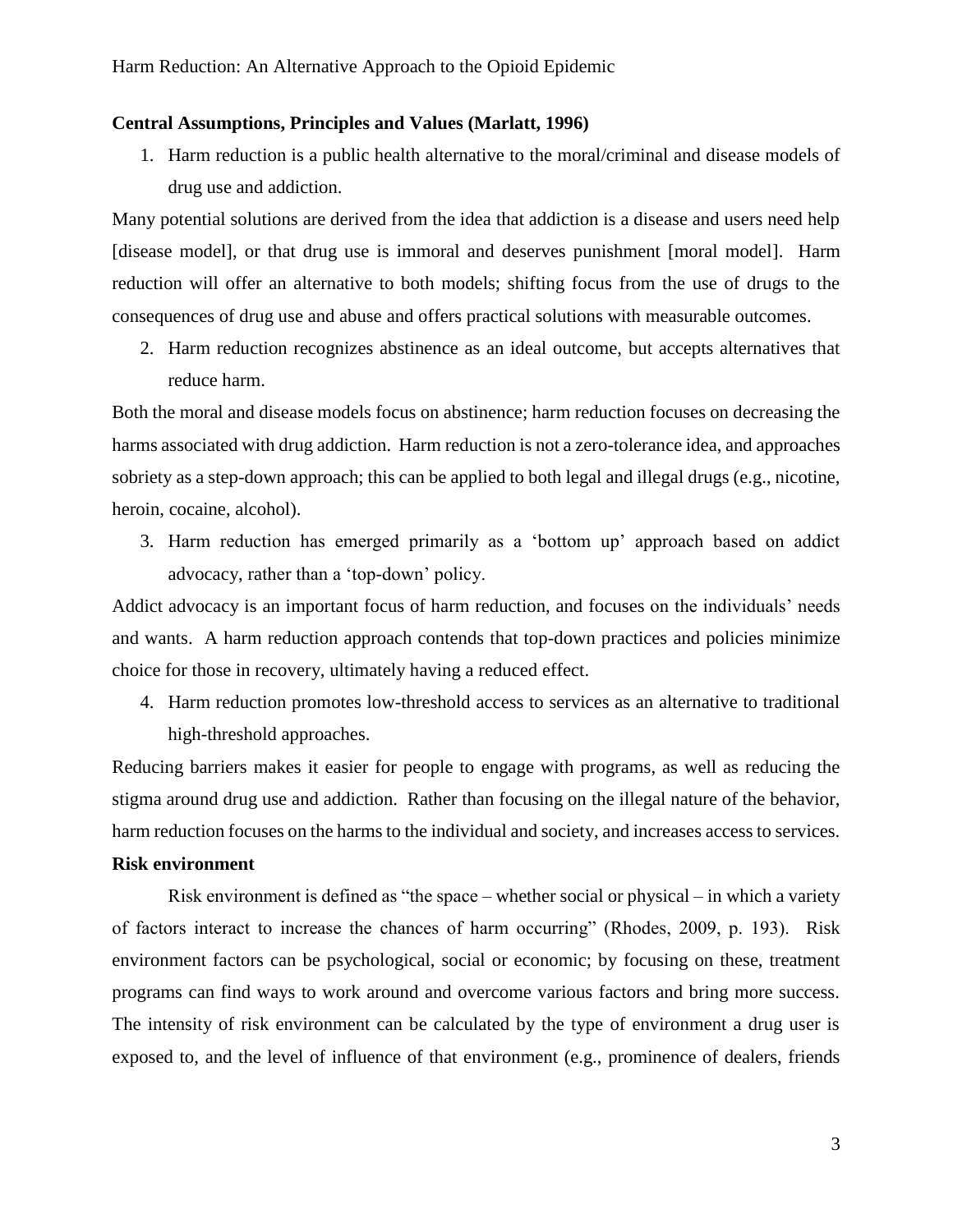who abuse drugs, etc.). By modeling intervention programs to overcome the risk environment, outcomes may be more successful and reduce harm to the individual and their community.

#### **Application to the Opioid Epidemic**

Several harm reduction ideologies can be applied to the current opioid crisis. Examples include Needle Exchange Programs [NEPs], Syringe Exchange Programs (SEPs), Safe Injection Sites, and advocating for Medically Assisted Treatment [MAT] as opposed to incarceration. Overall, alternatives to incarceration may offer the best chance in avoiding relapse and further harm to the user and society. Each of these can be correlated to the ideologies from John Stuart Mill, in discussions of utilitarianism.

# **Alternatives to Incarceration [ATI]**

Alternatives to Incarceration programs have grown in recent years and are used with special populations (e.g., youth, individuals with serious mental illness) as an alternative to the traditional incarceration methods. In shifting focus from incarceration to treatment, New York City has established an Alternatives to Incarceration [ATI] program to compare recidivism rates of ATI versus incarceration (Porter, Lee & Lutz, 2011). Results of these programs are favorable, with 60% retention for 180 days in programs, and just over half of participants remaining in substance abuse treatment program for the required amount of time (Porter, Lee & Lutz, 2011). Harm reduction is directly linked to individuals, while society still benefits if addicts receive treatment rather than incarceration. Advocates of ATI contend that jails can be riddled with drugs, provide limited or no drug treatment, or do not use clinical approaches to treatment, which often results in drug users leaving jail without the tools or resources to stay sober.

#### **Medication Assisted Treatment [MAT]**

Similar to ATI, alternate medications to wean off opioids can help individuals, and they do not necessarily have to be used the duration of someone's lifetime. Treatment with Suboxone, methadone, etc. can assist a drug user toward sobriety, which can benefit the community. MAT involves an individual in regular contact with a medical provider who oversees their progress.

# **Needle Exchange Programs [NEPs]**

NEPs "are community-based programs that provide access to sterile needles and syringes free of cost" and help prevent the spread of disease (CDC, 2017). Though controversial, NEPs can be helpful to many; if users have nowhere to get clean needles, and nowhere to dispose of used needles, they may resort to reusing and tossing syringes on the ground. HIV/AIDS and Hepatitis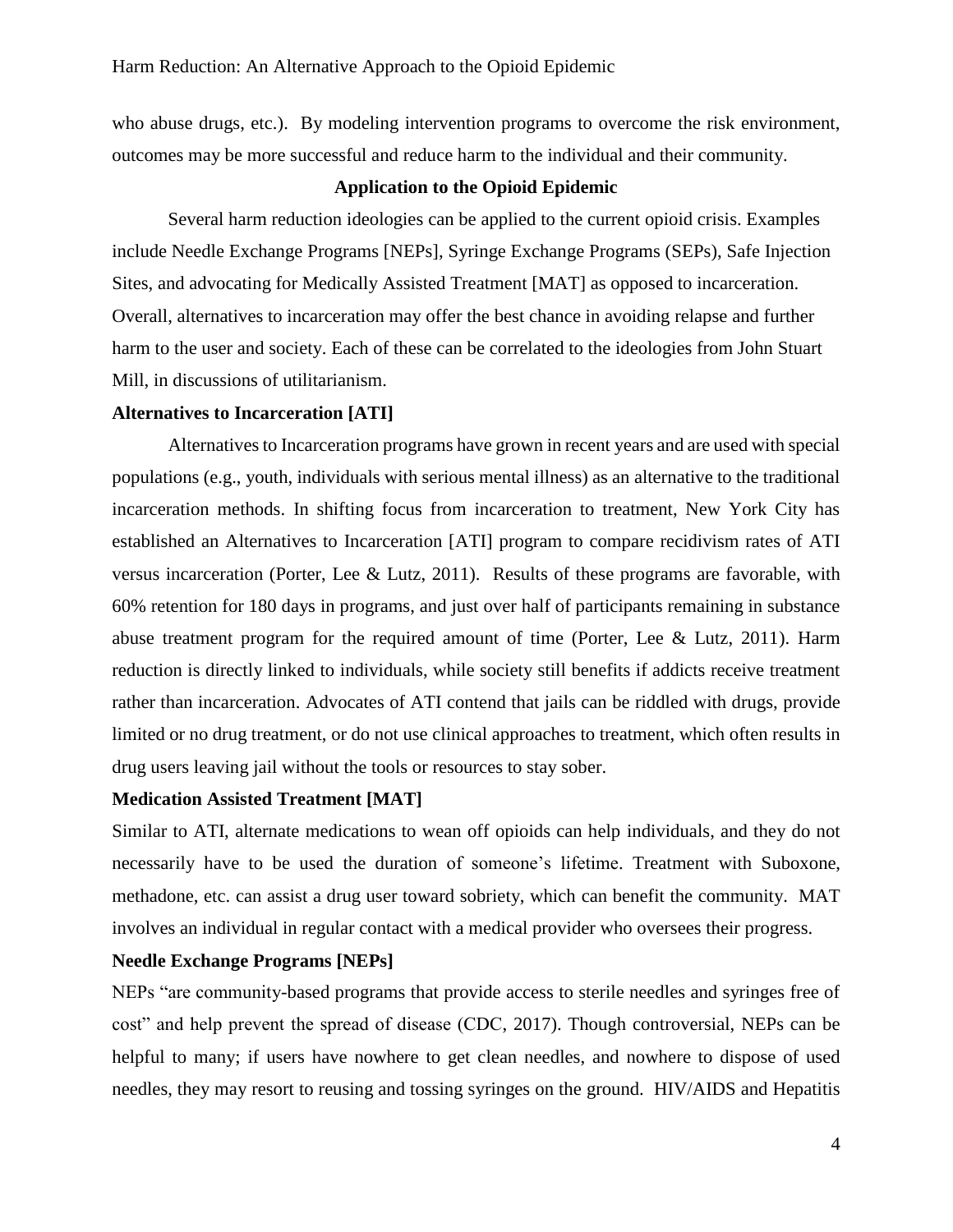C can be spread from sharing or using dirty needles, and if they are left on the ground a non-user could get pricked. NEPs provide users with clean needles and often encourage users to exchange used needles for clean needles. These programs also offer educational components, including safe injection methods, and treatment resources.

# **Safe Injection Sites [SIS]**

Safe injections sites are legally sanctioned rooms or facilities where people can use [inject] their drugs, under medical supervision. These sites are designed to reduce health problems such as overdose, spread of disease, and other societal problems associated with drug use (Drug Policy Alliance, 2018). Most benefit is awarded to the individual, but there is some indirect benefits to society; individuals won't be using or overdosing on streets, in parks, etc. Individuals who attend SIS will have medical attention available in the event of an emergency, as well as information and assistance in connecting to treatment. There are currently no SIS in the United States (with the exception of one confidential program), as this intervention is not widely accepted. However, as recently as January 2018, Philadelphia's city officials approved a proposition to open the nation's first "above ground" SIS (Gordon, 2018).

#### **Conclusions and Implications**

The opioid crisis has increased dramatically over the past few years, and will continue to do so if action is not taken. Harm reduction has the potential to be effective, and programs include, medication-assisted treatment, needle exchange programs and safe injection sites. Though controversial, when examining these programs, studies have shown that they can provide many improvements to the quality of life of drug users and the population at large (see Turner et al., 2011 as an example of reducing the spread of HIV). However, there are drawbacks of this approach, such as used needles on the ground and open drug use. Future working paper topics will focus on the above applications of harm reduction (MAT, NEPs and SIS), including descriptions, their benefits and outcomes.